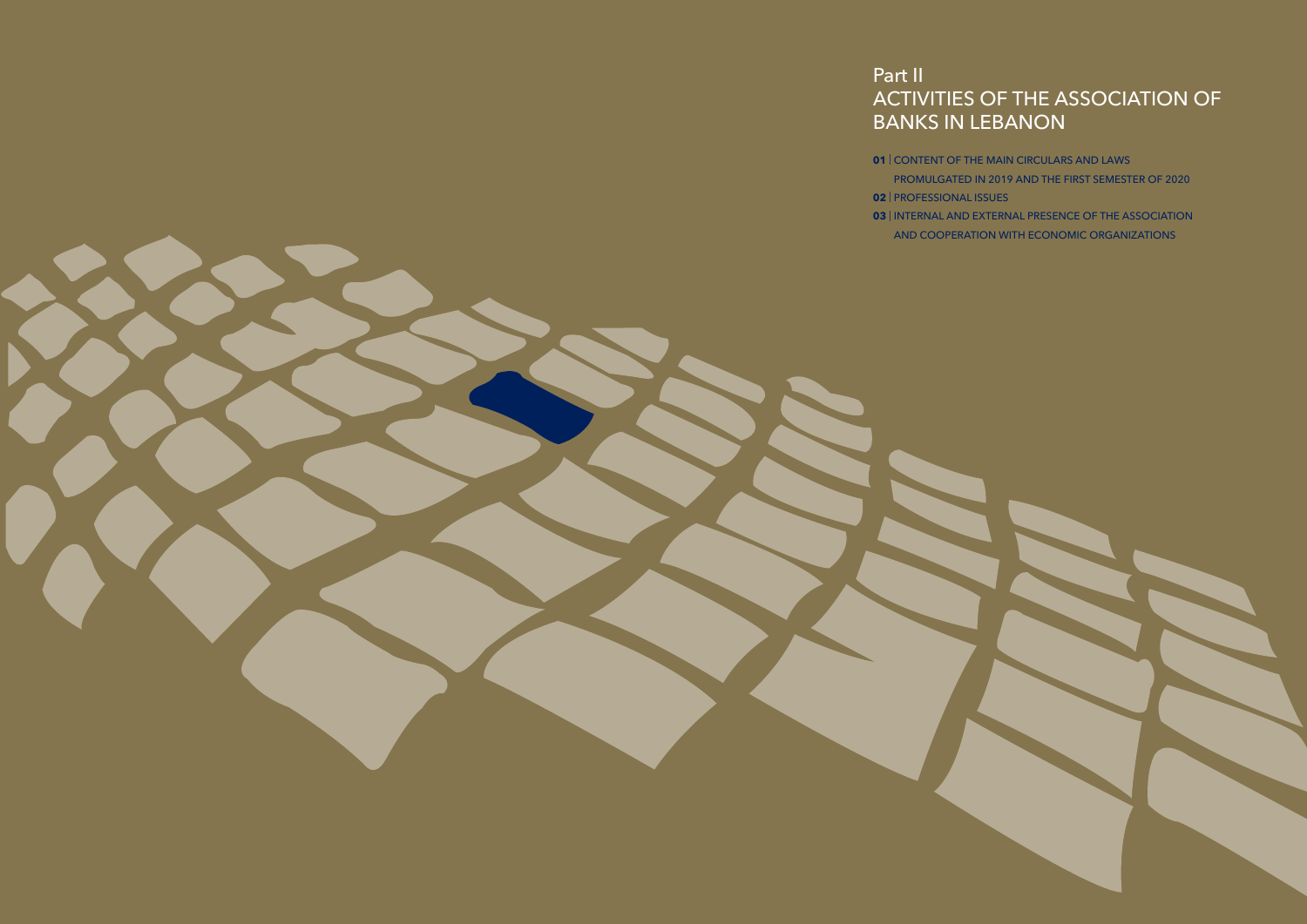#### 01| **THE CONTENT OF THE MAIN CIRCULARS AND GUIDELINES ISSUE** IN 2019 AND THE FIRST HALF OF 2020.

• At the end of 2019, the BDL issued **basic circular**  147 related to the opening of bank accounts under which banks are required, when they open a bank account for a natural or a legal person residing in Lebanon in order to ensure the running of the latter's commercial, professional, or service businesses and activities, to obtain from that person a copy of the registration certificate at the Ministry of Finance.

In 2019, the Association of Banks in Lebanon followed up on organizational and legislative cases and numerous matters related to the banking profession with the monetary and supervisory authorities, and in cooperation with banks' administrations.

The **intermediate circular 536** issued on December 4, 2019, stipulated that interest rates on customer deposits at banks operating in Lebanon that are received or renewed after December 4, 2019, should be capped at 5% for foreign currency deposits and 8.5% for those denominated in LBP. Interests on customer deposits that are foreigncurrency denominated will be 50% paid in the related currency, with the remaining 50% to be paid in LBP. Following the issuance of the aforementioned circular, the Banking Control Commission of Lebanon (BCCL) issued **Memo 14/2019** under which banks are required to provide the Commission on a monthly basis with the annual interest rates applied on November 30, 2019, on deposits in LBP and foreign currency; with the annual interest rates applied by the end of every month and renewed after December 4, 2019, or the new rates for foreign currencies; and with the interest rates applied on November 11, 2019 by the end of every month on loans classified as "Standard", "Watch", and "Watch and Settlement" granted in LBP and foreign currencies.

The BDL also issued in February 2020 **intermediate circular 544** to amend basic circular 147 and require banks to abide by the interest rate ceilings

paid on new or renewed customer deposits after February 13, 2020. The circular also mentions that banks operating in Lebanon should reflect the low interest rates resulting from the application of these provisions while calculating Beirut Reference Rates (BRR). The provisions of said circular were valid for a period of 6 months from date of issuance, and have been extended till December 31, 2020m, under **intermediate circular 558**.

- **The intermediate circular 521** issued in July 2019, amends basic circular 81 and prohibits banks and financial institutions from extending or renewing credit facilities to an institution or company that generates an annual turnover of LBP 1,500,000,000 or more, unless they fulfil the two hereinafter cumulative conditions:
- > The company has to submit to the bank its audited financial statements (balance sheet, income statement, P&L and cash flow statement), which the bank will use to assess the company's credit profile.
- > These financial statements submitted to the bank should be identical to the ones submitted to the tax authorities.

In late 2018, the BDL issued **intermediate circular 503** related to basic circular 81 to preserve the Lebanese pound liquidity, under which the total net credits in Lebanese pounds granted by a bank to the private sector must not exceed 25% of its customers' total deposits in Lebanese pounds. Banks must deposit the equivalent of any amount exceeding the percentage specified in a noninterest-bearing blocked account at Banque du Liban, until the settlement of this excess amount. The **intermediate circular 534** issued in September 2019, extended the time-limit from December 31, 2019, to December 31, 2020, to adjust the situation. Banks that find it difficult to adjust their situation within the aforementioned time-limit may refer to the Central Council before December 31, 2020.

• In September 18, 2019, the BDL issued **intermediate circular 527** followed by **intermediate circular 543** in 2020, as the monetary and supervisory authorities are committed to taking necessary measures to continue strengthening the capital funds and building necessary provisions. Banks are required thereof to constitute a Capital Conversation Buffer of 2.5% of Risk Weighted Assets, and in case they fail in achieving said buffer, they must propose an action plan to the Banking Control Commission to build this threshold within a period of three years. In addition, banks are prohibited from distributing dividends if their Common Equity Tier One Capital Ratio falls below 7%, their Tier One Capital Ratio below 10%, and their Capital Adequacy Ratio (CAR) below 12%.

The Banking Control Commission of Lebanon (BCCL) requested banks in **Memo 13/2019** to adopt the Common Equity Tier 1 as in December 31, 2018, audited before the Regulatory Adjustments and before distributing the dividends for 2018, as a rule to calculate the required increment in the Capital Conservation Buffer to be done within the first deadline of December 31, 2019, for the first 10% increment and the second deadline of June 30, 2020, for the second 10% increment, according to BDL **intermediate circular 532** that requested banks not to distribute their 2019 dividends and raise their Capital Conservation Buffer by 20% of the Common Equity Tier 1 by providing USD cash advances.

• For many years banks have been keen to allocate part of their profits to the free reserves, and to build the required provisions in compliance with the requirements of the International Financial Reporting Standard 9 (IFRS 9) implemented since January 1, 2018. In July 2019, the BDL issued **intermediate circular 519** amending **basic circular 143** where banks and financial institutions are requested to record the profits stemming from swapping, buying and selling transactions with BDL over the tenor of the concerned instruments, rather than booking them as one-off profits. In addition, the BCCL issued **Memo 10/2019** requesting banks recording immediate profits by the end of the financial year to transfer these profits into non-distributable reserves after allocating the obligatory reserves, and to inform the BCCL of the immediate funds recorded by the bank or the financial institution in the Profit and Loss statement on financial engineering and operations conducted with the BDL.

The **intermediate circular 542** issued by the BDL in February 2020, stipulates that the ratios of expected credit losses on Lebanese Pound and foreign currency-denominated investment portfolios at BDL, including CDs and investments in Lebanese TBs denominated in Lebanese Pound and foreign currency, must not exceed, for the years 2019 and 2020, the ratios of regulatory expected credit losses specified in Annex (6) of Basic circular No 6939 of March 25, 1998 (Capital Adequacy Regulatory Framework for Banks Operating in Lebanon).

• In 2019, under **intermediate circular 515**, the BDL renewed the interest rate subsidies till the end of 2019, on LBP 790 billion in housing loans, from which LBP 490 billion are granted in 2018 and LBP 300 billion are newly granted in 2019. This amount was amended under **intermediate circular 524** to reach LBP 465 billion.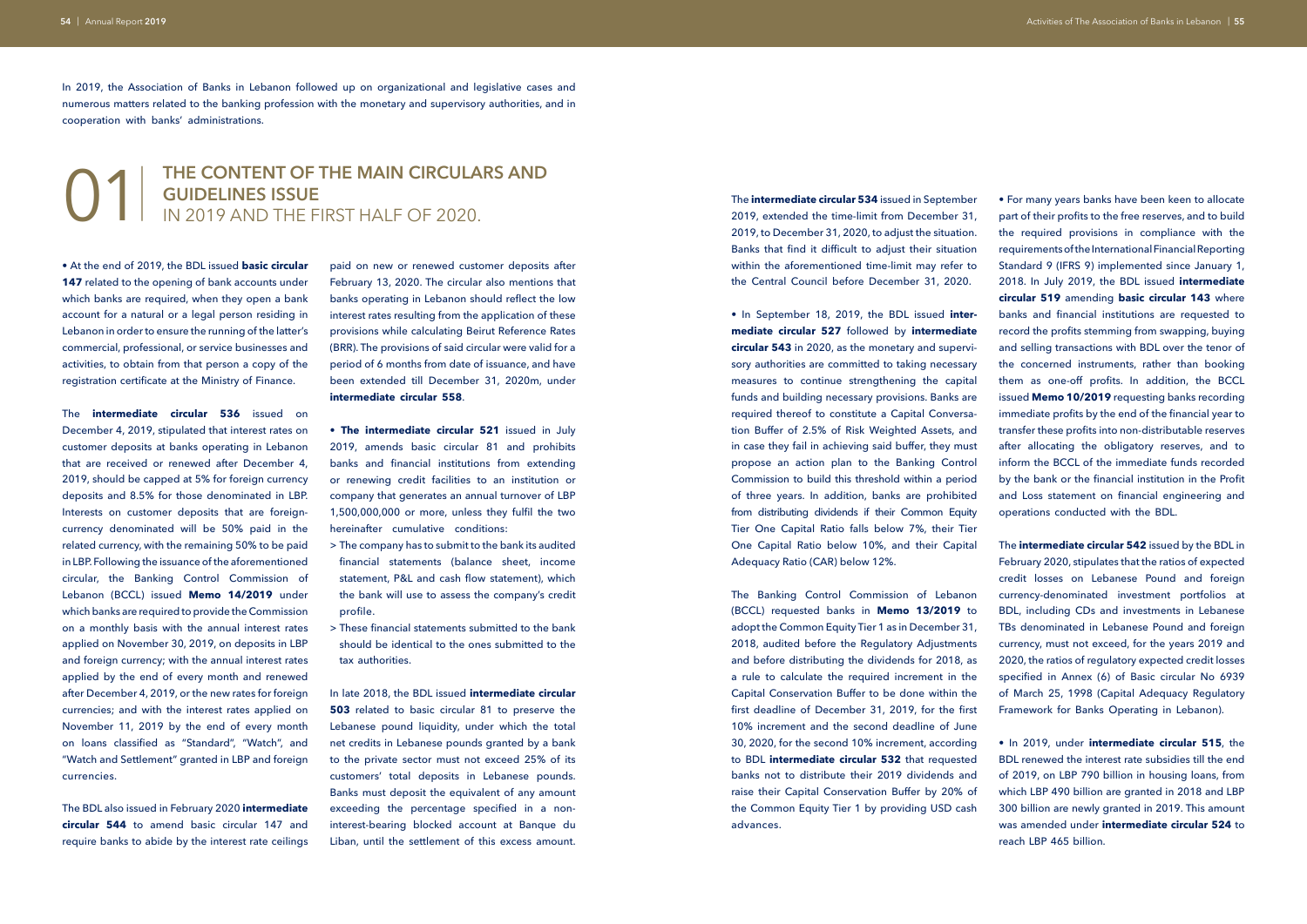Intermediate circular 524 also stipulated that the housing bank can benefit from the BDL subsidies for the housing loans granted to clients and directly funded by the BDL, within the total lending limit and before December 31, 2019.

In November 2019, **intermediate circular 535**  stipulated that banks can resort to the BDL to conduct foreign exchange operations for their customers in foreign currency on the following basis: 85% of the value of bills dedicated to import medicine, 50% of the value of bills dedicated to import medical supplies, and 75% of the value of bills dedicated to import medical products used to manufacture medicine, subject to a ceiling specified by the BDL on a case by case basis and based on the average imports bill of each supplier over the last three years.

Given the difficulties the country has been facing and by which some banks were hampered in terms of issuing Letters of credit required for the imports, and of preserving the public interest through insuring foreign currencies under more advantageous conditions for the productive and crucial sectors, the BDL issued **intermediate circular 556** in May 2020, under which banks can resort to the BDL to conduct foreign exchange operations to finance 90% of the import bill of raw materials for licensed industrial institutions. The size of said facilities is capped at USD100 million or the equivalent in other foreign currencies, knowing that the customer would not benefit from the provisions of this article if the size of the import transaction exceeds USD300,000 or the equivalent in other foreign currencies. The circular also stipulates that the manufacturing export companies benefiting from the provisions of this circular must repatriate a portion of their exports bill in foreign currencies equivalent to at least the size of the facilities that were allocated to import raw materials. **Basic circular 23** was later amended in June 2020, stipulating that banks can resort to the BDL to conduct foreign exchange operations in

foreign currency to finance 90% of the import bill of oil imports (petrol, fuel, gas) and 85% of the import bill of wheat, medicine, medical supplies, infant milk (for one year old babies), and raw materials used in the manufacturing of medicine, provided these imports are to be exclusively consumed locally in accordance with the Lebanese market needs.

The exceptional circumstances Lebanon has been facing drastically impacted the finance of basic food products and raw material for food industry imports. The BDL issued therefore **intermediate circular 557**, stipulating that banks operating in Lebanon can resort to the BDL to conduct foreign exchange operations for food importers and producers, in order to finance the import of basic food products and raw material for basic food industries according to a list published by the Ministry of Economy and Commerce. The applicable exchange rate would be specified based on the mechanism used under the provisions of article 7 bis of basic decision no. 7548 dated March 30, 2000.

The BDL also amended under **intermediate circular 545** the interest rates and statutory reserve on housing loans, and the protocol signed with the Public Corporation for Housing.

Addressing the exceptional circumstances the country is facing, the BDL required banks operating in Lebanon under **intermediate circular 547** issued in March 2020, and **intermediate circular 552** issued in April 2020, to extend on their own responsibility exceptional loans in local or foreign currency to existing customers who already benefit from different types of loans, including subsidized ones, and who are unable to honor their debt obligations for the months of March, April, May and June 2020, due to the current economic crisis. These loans must be settled over the course of 5 years in monthly or semestrial payments according to the loan agreement signed between the concerned bank or the financial institution and

the customer, as of June 30, 2020, or by the end of the month succeeding the one during which said loans were given. The BDL will provide banks and financial institutions with lines of credit in USD over a period of five years and at a zero interest rate for an amount corresponding to the loans provided by these banks to their customers in local and foreign currencies, according to the provisions of this article and upon submission of the qualifying applications. In this framework, the BCCL issued **Memo 8/2020**  requesting banks to submit a report concerning the exceptional loans granted based on Article 4 bis of basic circular 23.

• In September 2019, the BDL issued **intermediate circular 528** requiring exchange institutions to notify BDL of any amendment or change in the information mentioned in the detailed List of exchange institutions posted on BDL website. **The BCCL issued Memo 1/2019** requesting banks and financial institutions to fully comply with the adopted legal process when conducting currency exchange operations, and to submit a report to the BCCL concerning the value of total currency exchange operations according to the annex tables. Seeing that the crisis in Lebanon was escalating and affecting the foreign exchange rates, and in order to prevent the exploitation of the free circulation of foreign exchange under the law 347/2001, the BDL issued **intermediate circular 546/2020** requiring exchange institutions a ceiling for the purchase of foreign currencies against the LBP at 30% of the price determined by the BDL in its dealings with the banks. However, following the unjustified increase of the USD to LBP exchange rate by the end of 2019, and given the importance of protecting the exchange rate stability and maintaining the purchasing power of the Lebanese people, especially those with limited income, the BDL issued **intermediate circular 553** in April 2020, amending **basic circular 52**, requiring exchange institutions to exceptionally abide by a cap of LBP 3,200 per USD, and prohibiting them from adopting uncustomary

buying/selling spreads. **In Memo 1/2020**, the BCCL requested exchange institutions to provide weekly records of the two biggest exchange operations made every working day.

In June 2020, the BDL issued **basic circular 5** related to the electronic platform for exchange operations. The circular requires exchange institutions to subscribe to the electronic platform by registering to the electronic application "Sayrafa", through tablets that will be delivered to every exchange institution. These institutions must also select a platform or a set of electronic platforms with specified locations on "Sayrafa", in order not to conduct any exchange operation involving USD and any other currency that might be added later onto the platform outside the specified locations. In addition, exchange institutions must clearly and transparently specify and enter the daily adopted prices on "Sayrafa".

• Seeing the exceptional circumstances Lebanon has been witnessing, the BDL issued in April 2020, **basic circulars 148, 149, 150 and 151**. The **basic circular 148** stipulated that if small depositors whose total net deposits of all types and deadlines do not exceed LBP 5 million on the date of the issuance of the circular requested to carry out any withdrawal or fund operation in cash, banks must transfer the amount to be withdrawn into USD according to the price determined by the BDL in its dealings with commercial banks. The amount in USD resulting from the exchange operation shall be then transferred to LBP and disbursed according to the market price on the date of the customer's withdrawal request. As for depositors whose total net deposits do not exceed USD 3000, they are allowed to withdraw the entire amount according to the exchange rate prevailing on the market on the date of the withdrawal operation. The circular also mentions that the calculation of deposits include all related accounts, and that the amounts should be calculated after rebating the value of any debts owed by the customer to the bank.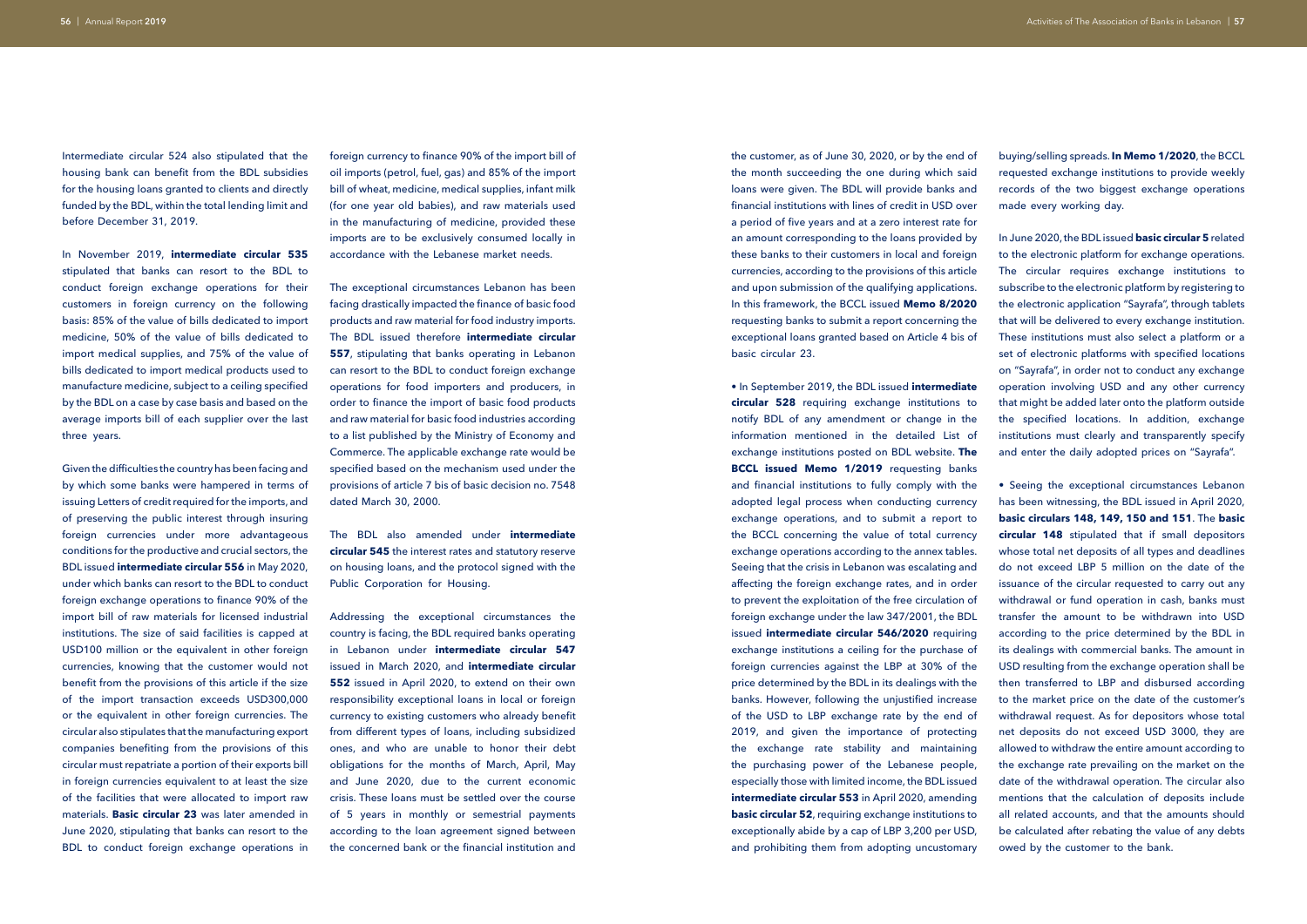Further to the measures adopted in response to the exceptional circumstances affecting the exchange rate, the BDL issued **basic circular 149** to establish a special unit in the Directorate of Monetary Operations in the Bank of Lebanon, whereby any exchange institutions wishing to trade in foreign currencies can file an application to subscribe to this unit, and the BDL will then choose the participating institutions. The circular also stipulated the establishing of an electronic platform that includes the BDL, the banks and the exchange institutions, through which the foreign exchange rates, especially the USD rate, will be announced. The **intermediate circular 550** required banks to provide the aforementioned Directorate with the fund cash balances in LBP and USD, and with the total payment operations on the ATMs.

The **basic circular 150** and its amendment in **basic circular 554** exempted banks from mandatory placements at BDL against inward transfers in foreign currencies and/or cash receipts in foreign currencies received after April 9, 2020. These exemptions remain applicable even if the beneficiaries convert, in part or in full, the funds to any other currency, or if they request to transfer the amount to any other bank operating in Lebanon which will in turn benefit from the aforementioned exemptions instead of the bank that initially had received the funds. The transfer shall be made through the foreign correspondent bank in application of this article.

The **basic circular 151** stipulates that in case customers not benefiting from basic circular 148 request to perform cash withdrawals or cash transactions from their accounts or receivables in USD or in other foreign currencies, banks operating in Lebanon shall, provided they obtain the approval of the concerned customer, settle the equivalent of the requested amount in LBP at market rate and in accordance with the measures and limits adopted by the concerned bank. In addition, each bank shall announce on a daily basis its applied market rate.

02

| **PROFESSIONAL ISSUES**

#### **Rationalizing Interest Rates Market**

In 2019, the Association of Banks in Lebanon (ABL) persevered in sending a regular circular concerning the Beirut Reference Rate (BRR) in USD and LBP to banks operating in Lebanon. These rates increased in 2019, fluctuating between a minimum of 8.58% and a maximum of 10.39% in USD, and between a minimum of 11.90% and a maximum of 13.49% in LBP. Starting early 2020, these rates began to decrease in line with the BDL decision to set interest rate ceilings on new deposits and renewed deposits after December 5, 2019. The ABL hoped that the reductions of the interest structure will motivate the economic activity, stimulate growth and employment, and ease the debt burden in order to free up additional resources used by the state to develop infrastructures and social protection, in line with **BDL intermediate circular 544** issued on February 13, 2020, whereby the ABL Board of Directors decided to reduce the BRRs starting February 2020. Seeing the current exceptional circumstances, the ABL Board of Directors decided to advise banks to adopt the lowest BRRs in USD reaching 4.53% starting June 2020, a rate not witnessed since 2009.

#### **The Double Taxation of Banks**

In February 2019, the ABL tackled this issue and informed the BDL of the significant impact caused by the double taxation not adopted in any other countries. The cost of this taxation in 2018 was 45% of the banks' profits instead of 17% which is the tax on companies' profits.

#### **The Interest Tax (7%)**

It is about the interest tax paid by banks to the BDL, and the possibility that banks may have been subject to taxation and even to penalties, although banks pay the interests to the BDL for granted loans,

and not vice-versa. The ABL discussed this topic with the monetary authorities that responded that the BDL returns this tax deduction to the banks that provide objection based on a legal consultation, and request a review of the matter from the competent court. In order to address this issue, a small work group was established, formed by the Director of the Legal Affairs Department and the Director of the Accounting Department at BDL, and the Secretary-General of the ABL.

#### **The Electronic Platform**

During the monthly meeting between the BDL, the ABL and the BCCL held in June 2019, the Governor clarified that the establishment of the electronic platform needs a period of 6 to 9 months. He also announced that starting 2020, he will issue a circular giving complete freedom to electronic payments and releasing the digital currency.

#### **The Operational Procedures of Law no. 81**

The Law no. 81 relating to electronic operations including the electronic signatures needs directives that would facilitate its implementation by the banking sector. For this purpose, the ABL requested a mutual work group formed by the BDL and the ABL to suggest operational frameworks for the aforementioned law. However, no progress was recorded due to delayed appointment of the Vice-Governors of the BDL.

**The amendments suggested by the BDL to the circulars concerning the organizational frame of all Banks' capitals and the Expected Credit Losses.** 

The ABL made the following observations: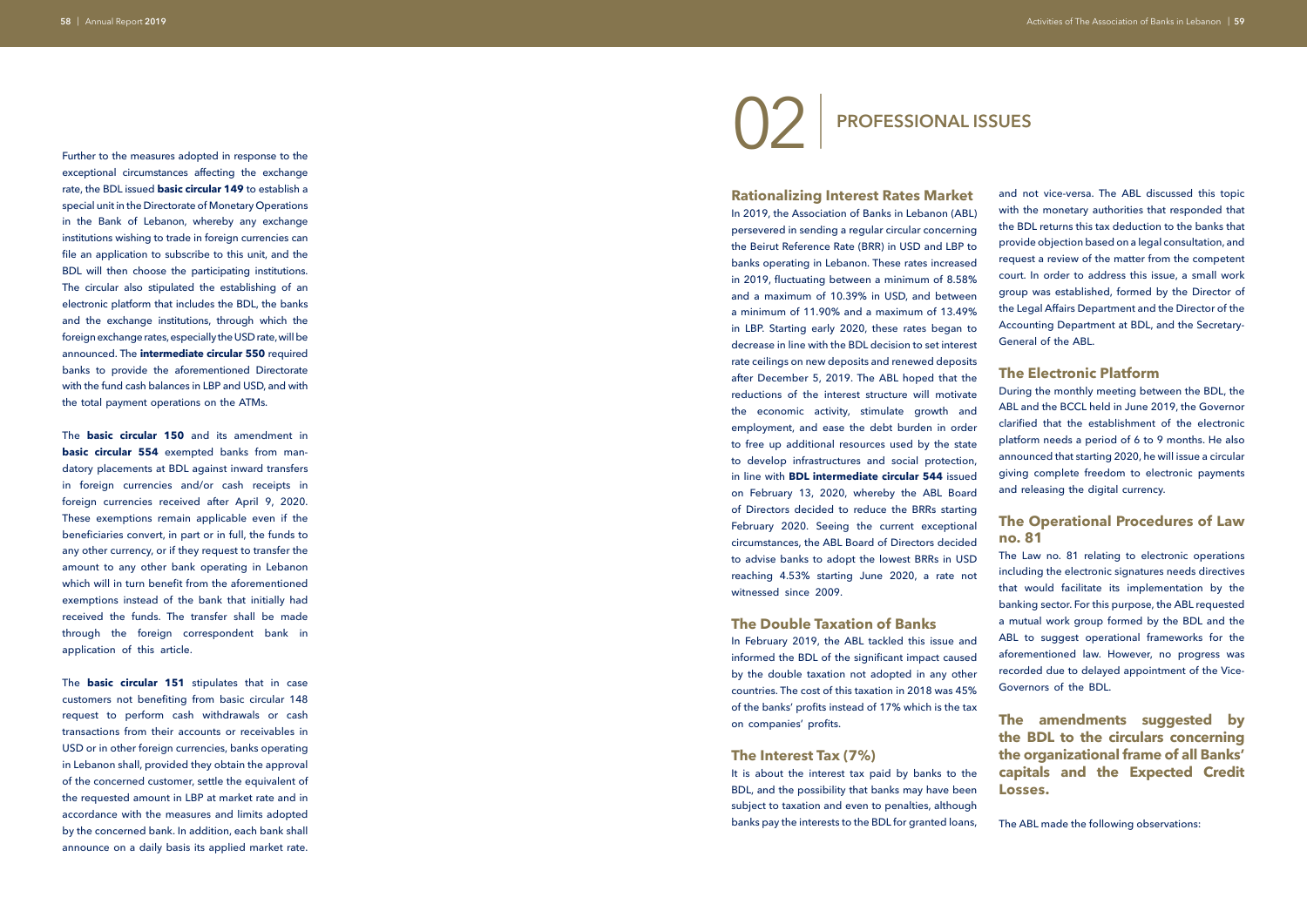#### **01** | **Concerning the increase of the expected loss ratio from 1.89% to 30%.**

The ABL considered that the additional cost on the capital of Lebanese banks in case this suggestion was adopted will be equal to USD 20 billion. Provided this significant additional burden was divided over 5 years as a minimum according to the suggested amendment, the additional cost would be of USD 4 billion per year in the Profit and Loss account. These additional costs are heavy compared to the size of the capital denominated in USD especially if the LBP exchange rate was liberalized as mentioned in the Government's financial recovery plan, or compared to the profits expected in the coming years, noting that the provisions resulting from the expected credit losses should be built in the same currency as their related financial assets, according to the applicable regulations issued by the BDL and the BCCL.

**03** the ABL indicated that the banks' placements at the BDL are currently, and until further notice, of low credit risk, and they are used only in Lebanon seeing the exceptional circumstances. Therefore, the ABL suggested to adopt the 4.2% Probability of Default as assumed by the BDL in the current applicable regulations, to be transformed into lifetime within the assets that witnessed a significant increase in the credit losses (stage 2), due to the increase in credit risks and the application of 37% Loss Given Default, so that the expected credit losses regularly calculated will be of 7.77% for placements with a maturity of more than one year, and 1.55% for placements with a maturity of one

**02** |the ABL also considered that the 30% increased expected loss ratio is the result of a 67% probability of default and a 45% loss given default, and that this large probability of default to be adopted is not justified given that the BDL is the Central Bank, and that it hasn't stopped its payments or registered losses by large amounts that would make it close to default, according to what was published in the minutes of the Finance and Budget Committee's meetings in the parliament.

year or less. These provisions will be distributed over 5 or 10 years if the increase in capital is insured according to the suggested amendment of the BDL.

> In conclusion. All these suggestions are still subject to discussion until the BDL issues amendments of the concerned circulars.

**04** | **Concerning the increased expected loss ratio from 9.45% to 45%,** the ABL considers that the additional cost on the capital of Lebanese banks in case this suggestion was adopted will be equal to USD 3.8 billion. Provided this significant additional burden was spread over 5 years as a minimum according to the suggested amendment, the additional cost would be of USD 750 billion per year. These additional costs are heavy compared to the size of the capital denominated in USD especially if the LBP exchange rate was liberalized as mentioned in the Government's financial recovery plan, or compared to the profits expected in the coming years, noting that the provisions resulting from the expected credit losses should be built in the same currency as their related financial assets, according to the applicable regulations issued by the BDL and the BCCL. The 45% resulted from using a Probability of Default of 100% rate, as the government announced default last March with a Loss Given Default of 45%.

Subsequently, the ABL suggests amending the Expected Credit Loss to 37% by applying a Loss Given Default rate of 37%, a rate universally recognized and proven through studies issued by credible institutions, whereas these provisions would be divided over 5 or 10 years according to the suggested amendment.

**05** | **Concerning the decrease of the capital conservation buffer below the required rate (2.50%) in 2020 and 2021,** the ABL suggests to allow banks a period of 5 years to progressively reach the required rates including the "capital conservation buffer", given the difficult circumstances the banking sector is witnessing. The ABL also suggests to cancel the required minimum rates in order to allow the distribution of gains and settle for required solvency ratios, whereas the BDL and the BCCL are not allowed by no means to distribute the profits on common or preferred shares unless they are free profits and the standards and required ratios are respected.

#### **06** | **Concerning the entire capital gain resulting from the reassessment of real estate properties within the common core capital:**

The ABL suggests allowing banks to use this measure that insures 100% capital gain within the common core capital for more than once by the deadline of December 31, 2021, seeing the current inflation witnessed by the Lebanese economy. The ABL also suggests considering the capital gain resulting from the reassessment conducted before the end of 2020 within the 20% increase in the common equity as it was in December 31, 2018.

#### **07** | **Concerning adjustment of the risk weight on credits.**

The ABL suggests decreasing the risk weight on credits that are lately witnessing a 90 days delay for the payment settlements, or more than 150% to 100% during the transitional period stipulated in the circulars suggested by the BDL, which is 2020 and 2021.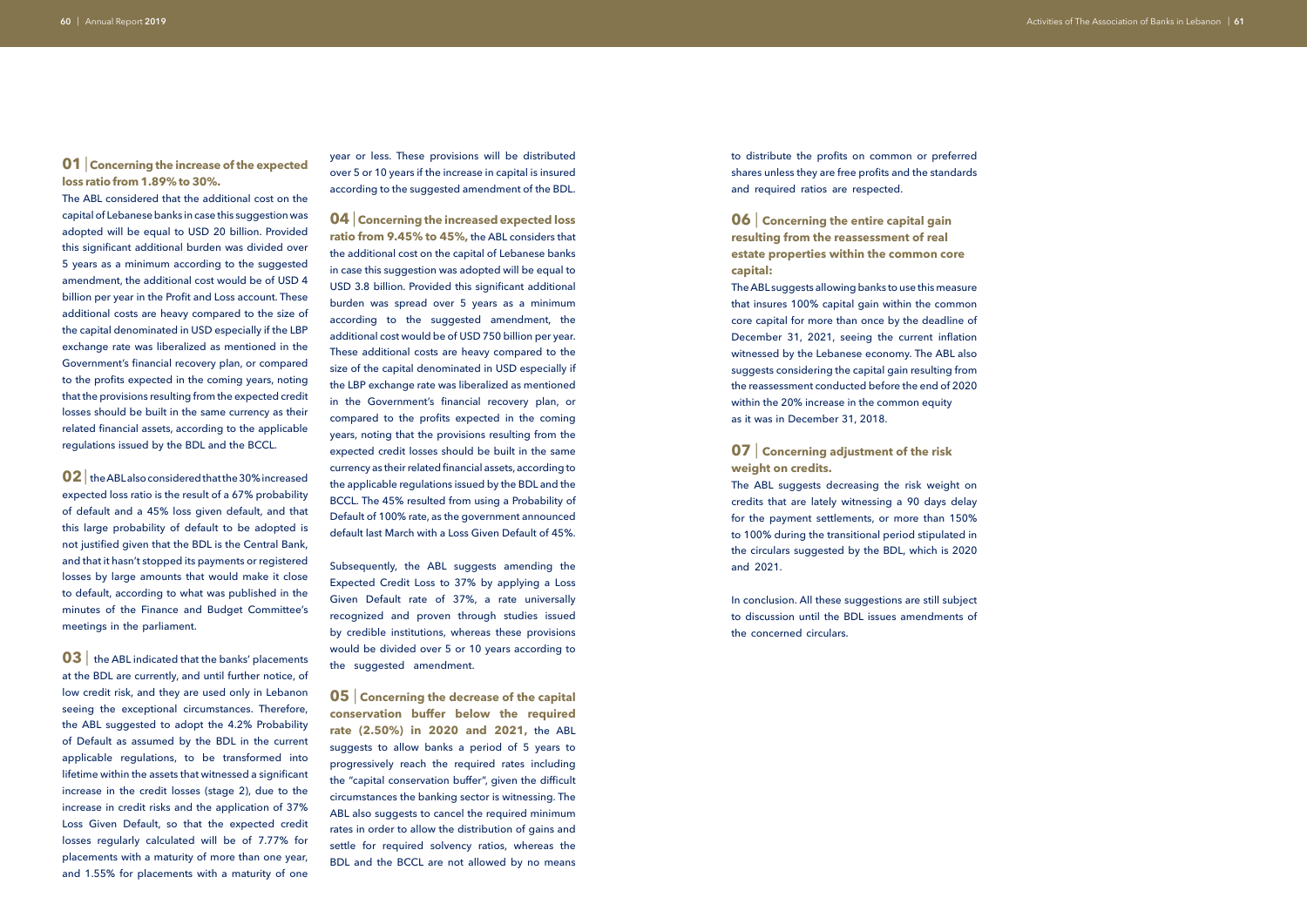### 03 | **INTERNAL AND EXTERNAL PRESENCE**  OF THE ASSOCIATION AND IT'S COOPERATION WITH THE ECONOMIC BODIES

#### **A** | **At the internal level**

In 2019, the Association of Banks in Lebanon reaffirmed its commitment to the national public interest and expressed its concern to intensify its presence and reinforce its leadership position as one of the major economic bodies in Lebanon. These objectives were achieved through the following means:

**01** Constantly communicating with the executive, legislative, financial, monetary and supervisory authorities to follow up on national issues in general and on banking issues in particular, driven by the vital and fundamental role that the banking sector plays in enhancing the social and economic stability and in stimulating growth and supporting the national economy in both public and private sectors.

**02** Enhancing the communication and relations with economic officials in all Lebanese media outlets, thereby serving the continuous and complete coverage of the Association's activities and transmitting its position.

**03** Issuing press releases and/or holding press conferences concerning the national, economic and professional issues of interest to the Association and the banking community.

**04** Providing the media with ABL publications on a regular basis (press releases, monthly bulletins, leaflets and manuals, series of articles and studies, etc.)

**05** Cooperating with all Lebanese economic bodies in order to draft working papers and unify the perceptions of these bodies concerning the projects and measures suggested by official authorities.

**06** Pursuing the close collaboration with a number of ministries, public institutions, national committees with social, economic and environmental interests, by representing the banking sector and the Association in the Board of directors of the national employment agency (Ministry of Labor), the Committee on the Rights of Persons with Disabilities in labor (Ministry of Labor), the Board of Directors of the Industrial Research Institute (Ministry of Industry), the Climate Change Coordinating Unit (Ministry of Environment), the Guidance Committee for the Lebanon Environmental Pollution Abatement Project (Ministry of Environment), the National Council for Environment (Ministry of Environment), the National Anti-Corruption Parliamentary Committee (Parliament), the National Cybersecurity Strategy Parliamentary Committee (Parliament) .

**07** Sponsoring and/or supporting a number of major local and international activities, such as: The Arab Economic Forum organized by the Union of Arab Banks (Rome, June 25 and 26, 2019), the Artificial Intelligence in Security and Defense conference organized by the Research and Strategic Studies Centre (RSSC) in the Lebanese Armed forces (March 26 – 29, 2019), the global tourism forum in Lebanon (May 30-31, 2019), the Financial Services Summit (Rome, June 5-7, 2019), the court of cassation's centennial celebration organized by the "Lebanese Association for the heritage revival of the Court of Cassation" (June 10-15, 2019), the fourth Lebanese Diaspora Energy (LDE) North America convention organized by the Ministry of Foreign Affairs and Emigrants (Washington DC , September 20-21, 2019), Lebanon Forum on "Corporate Social Responsibility" held in Four Seasons Hotel – Beirut (October 3, 2019), the reception organized by the banking sector on the sidelines of the World Bank

**08** | Hosting members of the foreign diplomatic corps in Lebanon, and Arab and international Delegations (International Finance Corporation, World Bank, European Investment Bank, International Monetary Funds, U.S Treasury Department, Union Bancaire Francophone, etc.)

and International Monetary Fund annual meetings (Washington DC, October 18, 2019), and the release of "Dalil Al-Makhatir in Lebanon".

Concerning the publications, the Association of Banks in Lebanon published as in previous years: > The Monthly Bulletin in three languages (1200 copies per month distributed equally to subscribers and media representatives in Lebanon) and

> The Economic Letter in English that includes a brief overview of the evolution of major Lebanese economic sectors with statistical tables and of which 1100 copies are distributed to banks, institutions, individuals and associations, in addition to a number of subscribers in Lebanon and abroad.

> Key indicators and the evolution of Treasury Bills in Lebanese pounds and foreign currencies.

In 2019, the Association added to its publications list the following:

> The 2019 annual training program (English electronic version) > The 2018 annual report (English and Arabic hard copies) > ALMANAC 2019 (English hard copy)

Concerning the documentation and library, the ABL proceeded with updating its bank data and press archives (1990-2019) and enriching its library periodicals (1563 specialized documents and 60 periodicals in Arabic, French and English), knowing that the ABL places a full series of documents and references at the disposal of banking staff, specialized researchers and university professors and students.

Finally, the Association of Banks in Lebanon updated its website (www.abl.org.lb) both in form and content. The website contains information in Arabic, French and English concerning ABL's structure, General Secretariat, and its Board of Directors and committees, in addition to the various services it provides and its major local and external activities, especially in the field of countering organized crime, as well as the various publications it issues. The website also includes the banks' news and activities, and the Collective Labor Agreement that governs the professional relationship between banks' administrations and employees. This website also allows its users to access the websites of a large number of local, Arab and foreign financial and economic institutions and associations.

In addition, the ABL launched in 2018 its social media platform (Facebook) and in the beginning of 2020 two other platforms (Twitter and Instagram). Following the popular uprising that started in October 17, 2019, and the series of systematic critics and attacks targeting the banking sector along with the series of attacks against banks' headquarters and branches in many Lebanese regions, the Association of Banks in Lebanon signed a contract with a specialized company to organize a campaign defending the banking sector and denying the biased fabrications attacking banks.